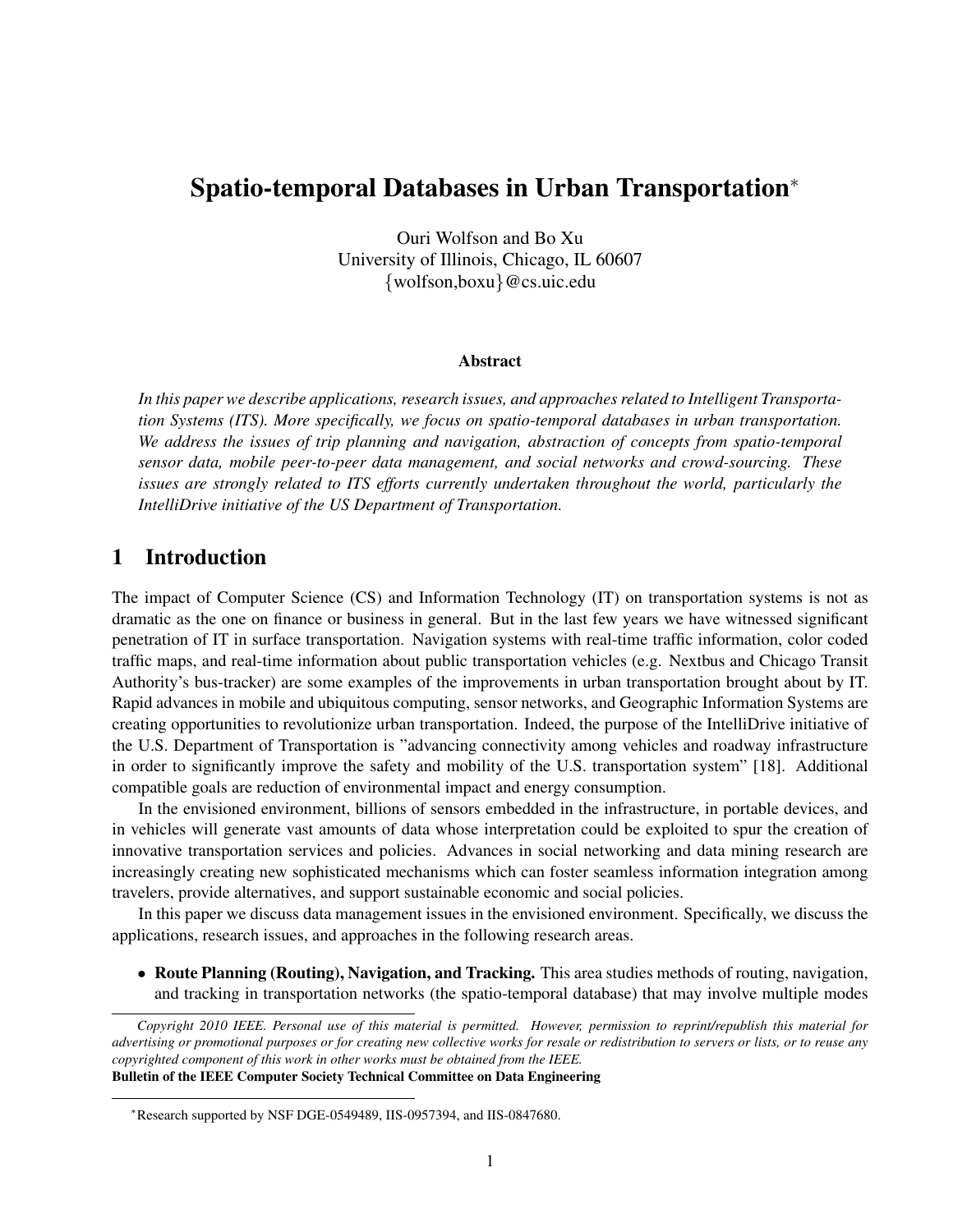such as train, bus, private car, and bicycle. Optimization criteria are traditional such as time, distance, and cost, but may also involve environmental and energy aspects. For example, the requested route should minimize exposure to, and/or generation of, pollution. Data models, query languages, and processing algorithms are key research issues. The maintenance of dynamic, up-to-date, and reliable travel time and incident information is another important research issue.

- Abstraction of concepts from spatio-temporal sensor data. This area studies mining techniques for analyzing vast amounts of data related to moving objects. For example, map matching (i.e., matching the GPS traces of a traveler to the road network) extracts route information. A higher level abstraction would be extraction of semantic location and activity knowledge from GPS traces, possibly augmented with other information such as visited-web-sites lists. This analysis may significantly improve the accuracy and efficiency of household activity surveying, which is an important data source for transportation planning.
- Mobile peer-to-peer data management. This area studies the problem of querying and dissemination of spatio-temporal traveler information via short-range wireless communication among vehicles, pedestrians, and road side facilities. The spatio-temporal traveler information includes, for example, accidents, transit vehicle on-time performance, parking availability, and ride share opportunities. The key research issue is query processing in a distributed and mobile ad hoc environment, without data-directory services. Bandwidth, energy, and memory constraints complicate the problem.
- Social networks and crowd-sourcing. This area studies techniques based on social networks to crowdsource information that is valuable to travelers, traffic administrators, and long-range transportation planners. For example, traffic congestion, parking slot availability, ride share opportunities, and cooperative driving [29] information will be obtained and disseminated via (possibly ad hoc) social networks. A major research issue is providing incentives for participation.

In sections 2 to 5, we discuss each of the above research areas separately.

## 2 Route Planning (Routing), Navigation, and Tracking

### 2.1 Applications

For trip planning, travelers often ask queries that pertain to routes involving various constraints, optimization criteria together with uncertainty clauses (see e.g., [21]). For example, the queries can be: "Find a route that will get me home by my designated time with at least 90% certainty"; or "Using public transportation, find a route that lets me stop at a grocery store for 30 minutes and reach home by 7:00pm". A special application that has been studied extensively is evacuation route planning: given a transportation network, locations of a vulnerable population, and a set of destinations, identify exit routes to minimize the time to evacuate the vulnerable population [12]. While the planned trip is being executed, it is often useful to track the traveler, an activity that consumes resources such as bandwidth, energy, and processing power.

### 2.2 Research Issues and Approaches

Relevant research issues include: 1. data models and appropriate query languages to represent the routing problem; 2. performance of the routing and tracking algorithms (see e.g. [25]), and their incorporation into the query processing engine; 3. efficient and effective collection and distribution of travel-time information; 4. travelers are usually interested in travel time of a road link when they get to it, so it is important to *predict* traveltime based on past travel times, and based on travel-times on near-by road links (see e.g., [13]); 5. scalability and performance of transportation network micro-simulators such as CORSIM, VISSIM, and TRANSSIM with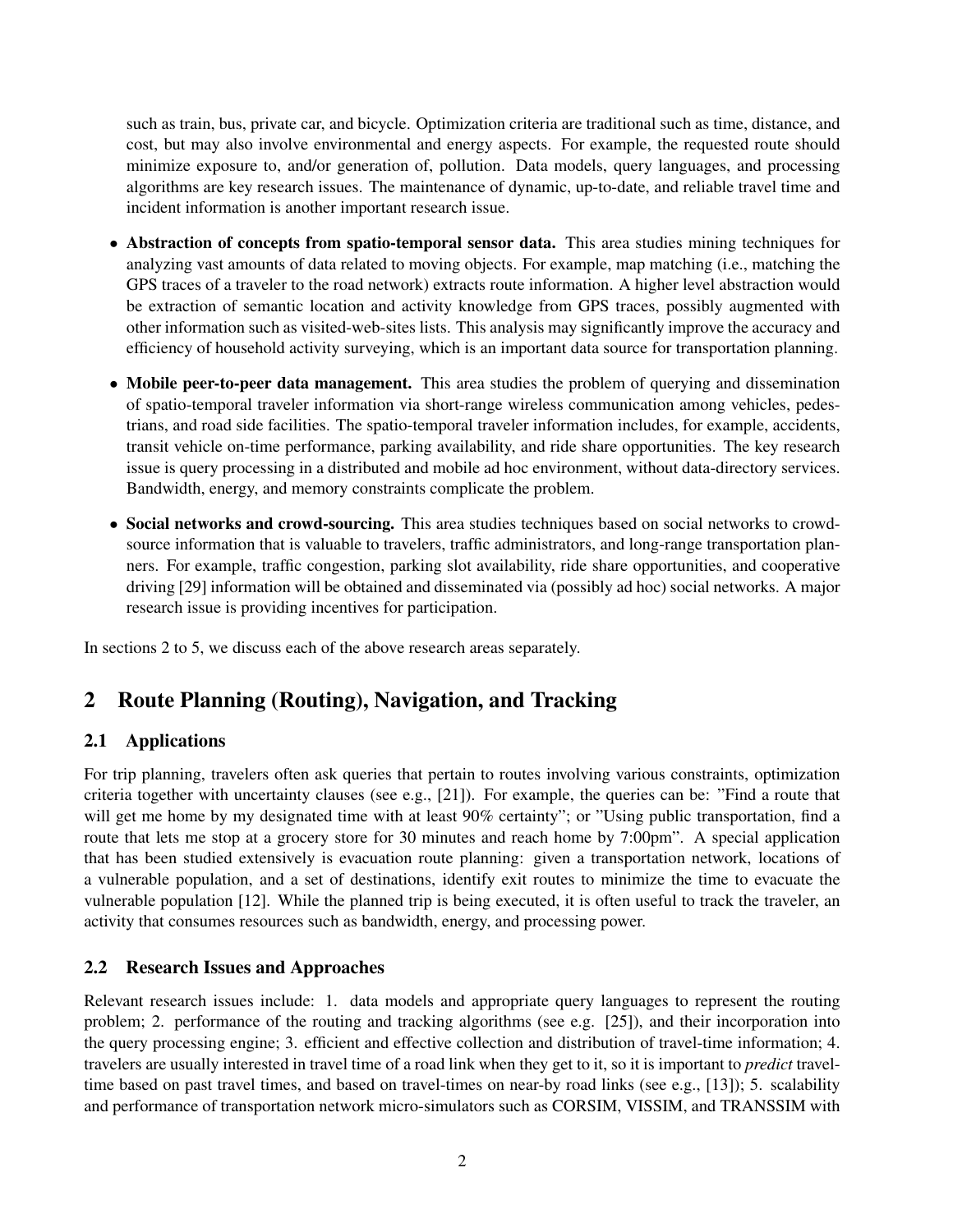increase of network size, traffic intensity, and fidelity of vehicular behavior [16]. In the rest of this subsection we will elaborate on existing approaches to some of the above problems.

#### 2.2.1 Transportation network data models, query languages, and processing

One technical difficulty with multi-modal public-transportation trip planning is the heterogeneous nature of the data and the lack of a coherent data model that can be used effectively. In [4] we proposed a method to integrate the key aspects of spatio-temporal, moving objects, and graph-based databases to facilitate trip planning in multimodal urban transportation networks. Our solution is based on a graph model of the network. This graph model contains not only topology of the network but also various other information such as real-time traffic information including predicted travel times, dynamic schedule information, available facilities, etc. A trip corresponds to a path from an origin to a destination in this graph.

We defined the language for specifying queries in our graph model. The language focuses on querying trips subject to various constraints – including uncertainty of travel times on the links. The query structure extends the basic syntax of SQL with additional clauses. For example, the following query retrieves trips/paths from work to home where only the pedestrian and bus modes are allowed. The CERTAINTY and WHERE clauses specify that the trip must end by 5:00 pm with probability greater than 0.8. Among all such paths the shortest path (by length) is selected.

*SELECT \* FROM ALL TRIPS(work, home) AS t WITH MODES pedestrian, bus WITH CERTAINTY > .8 WHERE FINISHES(t) <= 5:00pm MINIMIZE LENGTH(t)*

The reader is referred to [4] for the detailed syntax and semantics of the query language. That work also presents algorithms for processing a restricted class of queries specified in this language, and proposes a plugand-play approach in which existing and new algorithms developed in the Operations Research field can be incorporated. For a prototype implementation see [3].

#### 2.2.2 Maintenance of link travel-times

Accurate information about travel-times on road-links of the transportation network is critical for trip planning. Travel-times Collection. Point detection by inductive loop detectors, ultrasonic detectors, remote traffic microwave sensors, video cameras, etc. is a common travel-time collection method. These devices are typically deployed on selected highways, but not on urban streets for both economical and technical causes. A promising alternative to point detection is floating car data (FCD), or probe car data, which uses probe vehicles to collect travel-time information. FCD can cover both highways and arterial roads without dedicated sensor deployment. A similar method is to use mobile phones to collect travel-time information as demonstrated by the Mobile Millennium project (traffic.berkeley.edu). For this method a technical challenge is to identify and eliminate the data generated by pedestrians. In the rest of this subsection we focus on FCD.

In terms of system architecture, there are two ways to collect floating car data. One way uses a client-server architecture, where vehicles (clients) send the travel-time that they experience to the server. This informs the server of the real time traffic condition of each road segment. In turn, the server broadcasts updated travel-times to the vehicles. In [2] we proposed methods that reduce communication by using randomization. The other way is based on a mobile peer-to-peer (P2P) architecture, where vehicles send travel-times of road segments to each other via vehicle-to-vehicle communication, without server facilities (see TrafficView [8] and SOTIS [24]).

Travel-times Aggregation. Collected travel-times may be aggregated in different ways for different purposes. In mobile P2P FCD, travel-times may be aggregated to reduce the communication volume [8]. In this case, the level of aggregation varies such that the travel-time information is less accurate about regions that are farther away from the vehicle at which the aggregation occurs. In client-server FCD, travel-times may be aggregated to generate a travel-time profile of a link, namely how the travel-time of the link varies depending on the time of a day, the day of a week, etc. Trip planning based on time-dependent travel-times enables more efficient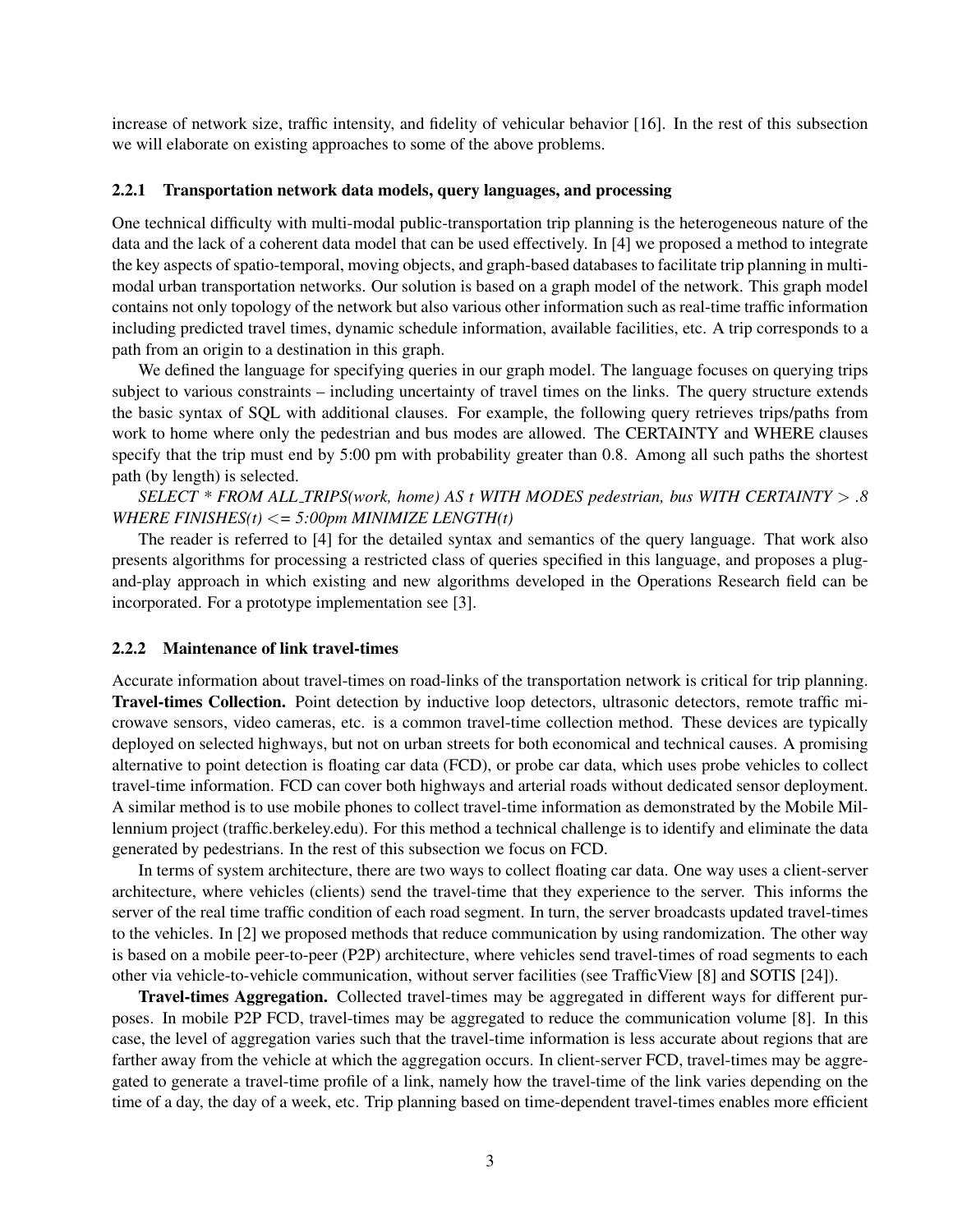navigation. The authors in [17] proposed a data warehouse for building travel-time profiles. The basic fact table contains the collected travel-time data. Travel-times are aggregated along the spatial and temporal dimensions to create a data warehouse enabling efficient processing of queries such as "What is the average travel-time of the links in downtown Chicago on Mondays from 9:00-9:15?".

# 3 Abstraction of Concepts from Spatio-temporal Sensor Data

### 3.1 Applications

The transportation environment consists of various mobile sensors such as on-board GPS receivers, sensors mounted on public transportation vehicles (to monitor, e.g., traffic, air quality, pollution, and toxic gases) or pedestrian cell phones. These sensors continuously generate spatio-temporal data and enable applications such as moving objects tracking and environmental monitoring [10]. The abstraction of concepts from spatiotemporal data can derive, for example, the context of a traveler which indicates where she is and what she is doing. The context information may be used to reduce user burden when dealing with the restricted user interfaces of mobile devices. For example, if the traveler's smartphone finds that its owner is at an electronic store, then the smartphone may automatically retrieve appropriate coupons. The context information may also be used to complement the traditional paper based household travel survey by automated activity detection. Another application of concepts abstraction is to identify energy efficient driving patterns, and optimal routing patterns for minimization of pollution and energy consumption.

### 3.2 Research Issues and Approaches

Relevant research issues include: 1. data mining to extract semantic location and activity knowledge from sensor traces; 2. efficient monitoring of spatio-temporal streams in terms of communication, storage, and query processing; 3. management of uncertainty which is inherent to continuously changing variables such as traveler locations; 4. fusion of information from multiple sensors generating heterogeneous data. In the rest of this subsection we will elaborate on existing approaches to some of the above problems.

### 3.2.1 Map matching

For the purpose of abstraction, usually GPS reported locations need to be mapped to the road network. This procedure is called *map matching*. A straightforward way to do map matching is to snap each GPS point to the closest road segment. However, this method often produces incorrect results [28, 11]. A better method is to snap subsequences of GPS points in 3D space-time. For example, in [28] we proposed an algorithm based on a weighted graph representation of the road network in which the weight of each road link represents the distance of the link to the trajectory. The matched route in the road network is then found by computing the shortest-path in the weighted graph.

### 3.2.2 Extracting semantic locations from GPS traces

A semantic location carries context information about the physical  $(x,y)$  location, e.g., "office at 851 S. Morgan St", or "grocery store at 1340 S. Canal St". In [14] we proposed a method to extract the semantic locations from traces of GPS points augmented with behavioral information. The principle is as follows. First, we extract some 2D positions where the user stays for a while. Then, we use reverse geocoding (i.e., translating a physical location to a street address) to obtain the street address candidates for each stay. Finally, correlating with other available sources (such as semantic locations history, map, yellow pages, address book, calendar, phone-calls trace, visited web pages trace), we determine the semantic location of a stay.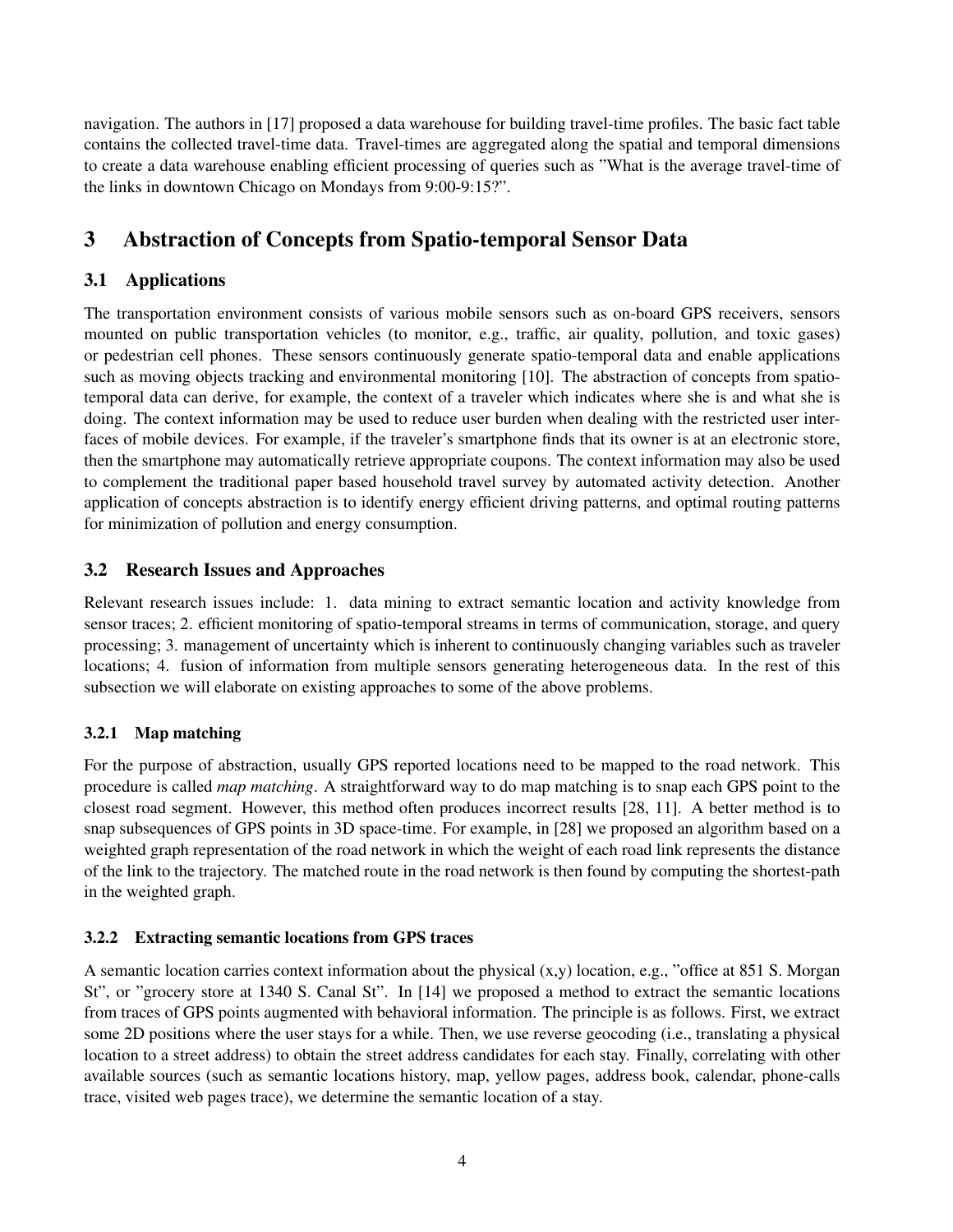#### 3.2.3 Automated survey data reduction

In traditional travel surveys, respondents have difficulties giving accurate data due to cumbersome data entry requirements and recall limitations. An effective approach to reducing respondents' burden and increasing data accuracy is to automatically detect activities from GPS traces, and prompt them for user verification. This approach is called *prompted recall surveying* [1]. Activities may be detected using sequential association mining techniques (see e.g., [23]). Specifically, a respondent's activity schedule over a time period (e.g., each day) is modeled as a sequence. Association rules are learned from historical sequences, e.g., "with 80% probability the traveler goes to a restaurant after shopping on Friday". Using these, and given some observations that have been filled up in a new sequence, the successive activities can be predicted.

#### 3.2.4 Uncertainty in moving objects databases

A moving objects database often tracks the location of vehicles and travelers. The objective of uncertainty management is to assist the user in accounting for spatio-temporal uncertainty, and in expressing imprecise queries/triggers. Uncertainty management is often the first step in abstracting sensor-data.

For example of an uncertain query, a trucking company may ask: "Retrieve the current location of the delivery trucks that will possibly be inside a region R, sometime between 3:00PM and 3:15PM". In [22] we proposed operators for uncertain spatio-temporal range queries, and their processing algorithms. Computational geometry played an important role in these algorithms. In [15], the uncertainty is modeled quantitatively by probabilistic values. This enables answering the queries such as: "What is the probability that a given object will be inside a given region *R* sometime between  $t_1$  and  $t_2$ ?"

#### 3.2.5 Compression/abstraction of spatio-temporal data

A key observation that lies at the foundation of spatio-temporal data compression is that a GPS point  $(x, y, t)$ can be eliminated if (x, y, t) can be approximated with a reasonable accuracy by interpolating the adjacent (i.e., before and after) GPS points. In [6] we formalized this intuition by employing a mechanism based on line simplification, which has been studied in computational geometry, cartography and computer graphics. Basically, line simplification approximates a polygonal line by another that is "sufficiently close", and has less straightline segments (or points). The attractiveness of line simplification (compared to other lossy data compression techniques such as wavelets) stems from the fact that the approximation carries a given error bound. However, we discovered that although the approximation error is bounded, the error of the answers to queries may not be bounded. Whether or not it is bounded, depends on the combination of the distance function (or distance for short) used in the approximation, and the spatio-temporal query type. Furthermore, we considered an aging mechanism by which a trajectory is represented by increasingly coarser abstractions as time progresses.

## 4 Mobile P2P Data Management

### 4.1 Applications

A mobile peer-to-peer (MP2P) database resides on a set of mobile peers that communicate with each other via short-range wireless protocols, such as IEEE 802.11 and Bluetooth. The peers communicate reports (data) and queries to neighbors directly, and the reports and queries propagate by transitive multi-hop transmissions. The mobile P2P database provides various types of real-time traveler information, including safety alerts (e.g., a car in front with a malfunctioning brake light), traffic conditions (possibly represented by multimedia clips), accidents, transit-vehicle on-time performance, parking availability, ride share opportunities, audio and video clips of traffic conditions, etc. These applications are more amenable to mobile P2P dissemination than client/server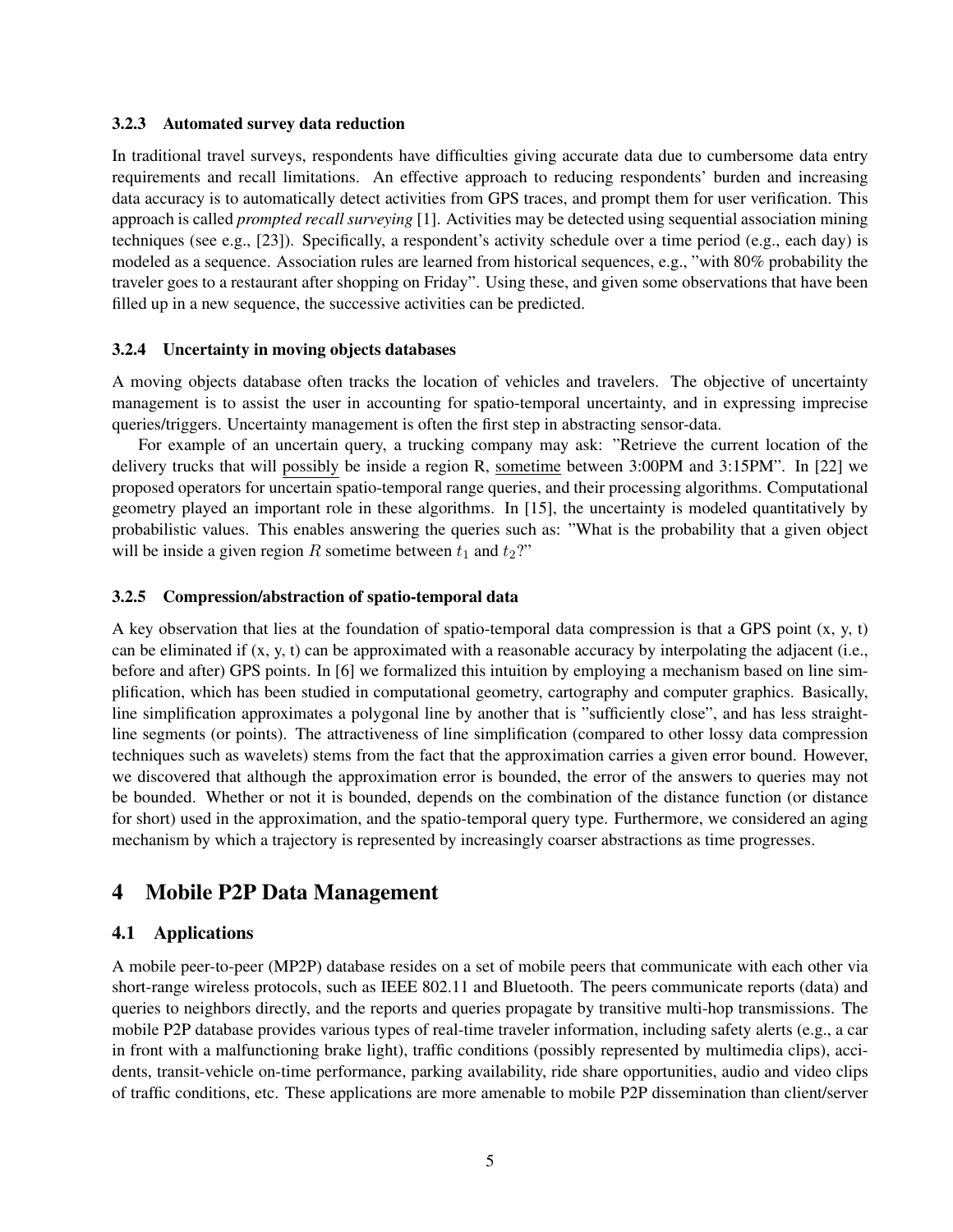because of real-time safety requirements. Also, since the network id's of the destination nodes are often unknown, the limited transmission range of the network is used instead.

Observe that the MP2P database stores spatio-temporal information, and that the query/trigger processing algorithm does not guarantee to produce all the answers. However, as more data and queries are being disseminated, the throughput and response time improve.

### 4.2 Research Issues and Approaches

Relevant research issues include: 1. query processing in a distributed and mobile ad hoc environment without data-directory services; 2. query processing with storage, bandwidth, and energy constraints, particularly in managing multimedia data; 3. integration of mobile P2P communication and infrastructure communication; 4. analysis of how reports are propagated in space and time.

#### 4.2.1 Query processing with resource constraints

Given energy and bandwidth constraints, prioritization of reports is critical, so that maximum useful traveler information is disseminated. A useful report is one that has an impact on the decision making process of the receiver. For example, in a travel-time dissemination application, a report is useful if it changes the shortest-route of a vehicle. In a parking space discovery application, a report is useful if it leads to a successful occupation of the reported parking space. The usefulness of a report can be estimated by a mobile node based on its characteristics such as the age, distance, and application. In [19], we demonstrated the feasibility and advantages of using online machine learning algorithms to determine the relevance (i.e. probability of being useful) of a report. The general idea is to use the received reports as an input to a supervised machine learning process. The interesting aspect is that the supervision can be carried out automatically, without user intervention. For example, an algorithm running on a vehicle can make judgments regarding the usefulness of a report. Over time, each vehicle learns a model that can estimate the relevance of a report, and the model can then be used as a ranking function.

#### 4.2.2 Querying blobs in mobile P2P databases

When data reports include binary large objects (blobs) such as video/voice clips, query processing in MP2P databases becomes even more challenging. However, for the purpose of matchmaking, namely finding the reports that satisfy a query, only the metadata descriptions of the reports are needed. For example, the metadata of a multimedia clip may simply include the time and location at which the clip was produced. In such an environment, the design choices for query processing can be made along multiple dimensions. One dimension considers that the mobile P2P communication may use purely short-range or it may use both short-range and cellular communication. Another dimension considers that, due to size-differences, the metadata and blob subreports of a given report may be disseminated independently, and by different means. In [26] we analyzed the blob query-processing strategies along these dimensions.

#### 4.2.3 Propagation Analysis

The fundamental question that the propagation analysis answers is: given a mobile P2P database and its properties in terms of peer density, mobility, dissemination method, and storage/bandwidth/energy constraints, what is the probability that a peer at location  $(x, y)$  has received a report *R* that was generated at location  $(x_0, y_0)$  *t* time units ago. This probability is useful for multiple purposes. For example, it helps ranking because if this probability is high then the rank of *R* should be lowered. It also enables the comparison of various dissemination methods without having to conduct simulations.

Epidemiology renders some methodology to propagation analysis since mobile P2P dissemination is to some extent similar to the spreading of epidemic diseases. However, mobile P2P dissemination is much more complex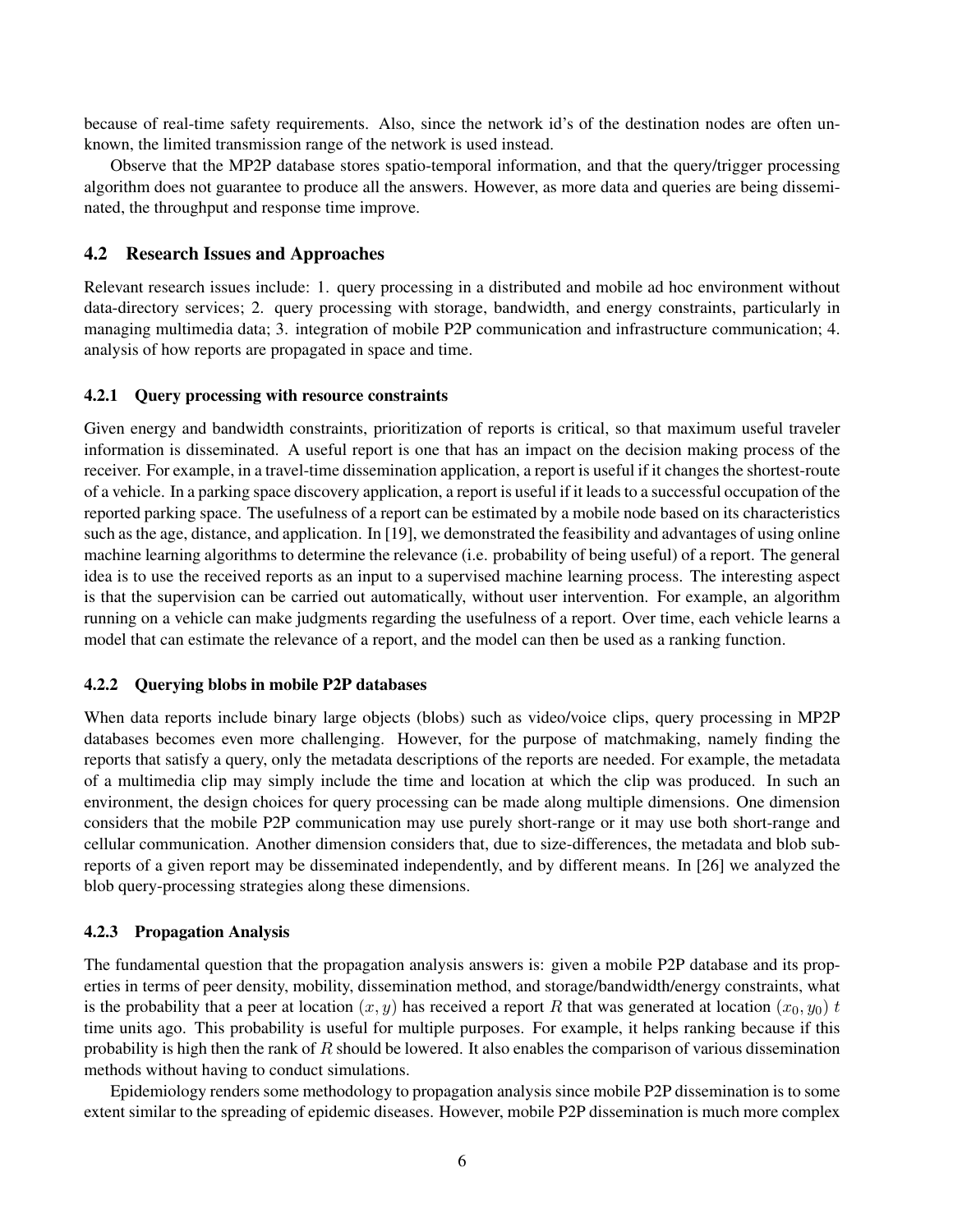because many diseases (reports) are spread at the same time, and the spreading of one interferes with the other (competing for bandwidth and storage). In [20] we conducted an analysis with bandwidth and storage constraints taken into account. The analysis is based purely on the age of a report, and extension to both age and distance remains an open problem.

## 5 Social Networks

Social networks can be used to crowd-source information and to disseminate a variety of valuable spatiotemporal information to the traveler and the traffic administrator. For example, traffic congestion, parking slot availability, ride sharing opportunities, and cooperative driving information can be obtained and disseminated via (possibly ad hoc) social networks.

Relevant research issues include: 1. providing incentives for participation; 2. quality of information supplied by non-liable crowds; 3. mitigating privacy loss when crowds have to disclose their locations [7].

Now consider incentives. In general, there are three approaches to incentivizing users to participate in crowd-sourcing. The first approach, called *pricing incentive*, remunerates participating users using a virtual currency scheme (see e.g., [27]). The decisions to make are who pays, who charges, and how much is paid or charged in various transactions. When crowd-sourcing is implemented in a mobile P2P fashion, an open issue is the atomicity problem, which occurs when a trading transaction between two users needs to be settled even if the users are disconnected before the transaction completes [27]. The second approach, called *soft-incentive* or *non-pricing incentive*, denies services to non-participating users using a reputation scheme (see e.g., [5]. The third approach used in ad hoc networks assumes, based on game theory, that rational users are incentivized to participate (see e.g., [9]). It is not clear whether this approach is feasible in a transportation environment, or can be made feasible without resorting to some form of reputation management.

### References

- [1] J. Auld, Chad A. Williams, Abolfazl Mohammadian, and Peter C. Nelson. An Automated GPS-Based Prompted Recall Survey With Learning Algorithms. Transportation Letters, 1(1), Jan. 2009, pp. 59-79.
- [2] D. Ayala, J. Lin, O. Wolfson, N. Rishe, and M. Tanizaki. Communication Reduction for Floating Car Data-based Traffic Information Systems. GeoProcessing, 2010.
- [3] J. Biagioni, A. Agresta, T. Gerlich, and J. Eriksson. Transitgenie: A real-time, context-aware transit navigator (demo abstract). In SenSys, pages 329-330, ACM, 2009.
- [4] J. Booth, A. P. Sistla, O. Wolfson, and I. Cruz. A Data Model and Query Language for Urban Transport Systems. 12th Int. Conf. on Extended Database Technology, Mar. 2009, pages 994-1005.
- [5] S. Buchegger and J. Boudec. A Robust Reputation System for Peer-to-Peer and Mobile Ad-hoc Networks. Proceedings of P2PEcon, Harvard University, Cambridge MA, U.S.A., June 2004.
- [6] H. Cao, O. Wolfson, G. Trajcevski. Spatio-Temporal Data Reduction with Deterministic Error Bounds. The VLBD Journal, Vol.15(3), Sept. 2006, pp. 211-228.
- [7] C. Cottrill. Approaches to Privacy Preservation in Intelligent Transportation Systems and Vehicle-Infrastructure Integration Initiative. In Transportation Research Record, 2129:9-15, 2010.
- [8] S. Dashtinezhad, T. Nadeem, C. Liao, and L. Iftode. Trafficview: A scalable traffic monitoring system. IEEE Int. Conf. on Mobile Data Management, January 2004.